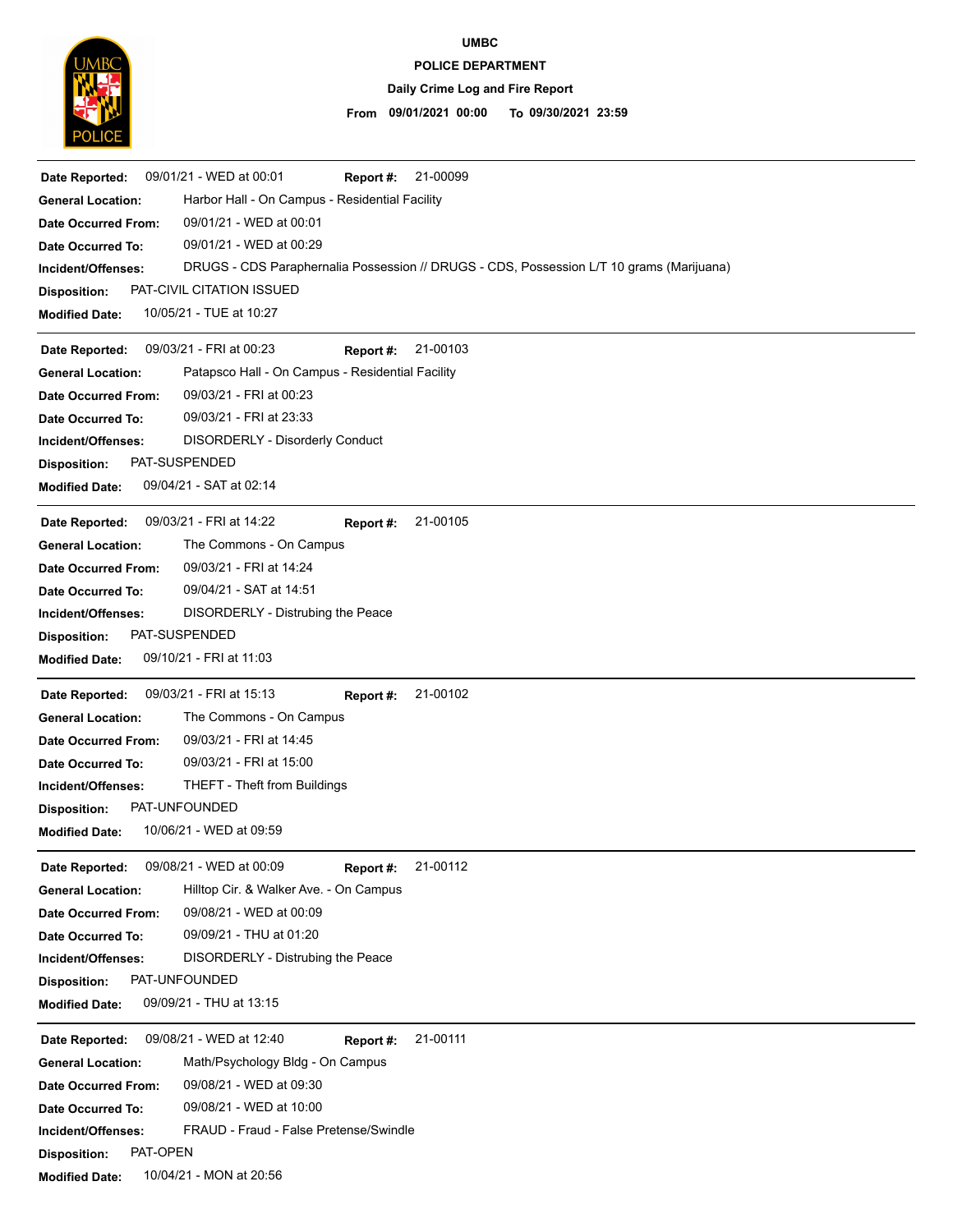

## **UMBC**

#### **POLICE DEPARTMENT**

### **Daily Crime Log and Fire Report**

#### **09/01/2021 00:00 To 09/30/2021 23:59 From**

| 09/11/21 - SAT at 14:21<br>21-00114<br>Date Reported:<br>Report #:                 |
|------------------------------------------------------------------------------------|
| Performing Arts and Humanities Building - On Campus<br><b>General Location:</b>    |
| 09/10/21 - FRI at 09:50<br><b>Date Occurred From:</b>                              |
| 09/10/21 - FRI at 10:00<br>Date Occurred To:                                       |
| <b>THEFT - Theft from Buildings</b><br>Incident/Offenses:                          |
| PAT-UNFOUNDED<br><b>Disposition:</b>                                               |
| 10/04/21 - MON at 17:04<br><b>Modified Date:</b>                                   |
| 09/13/21 - MON at 01:57<br>21-00118<br>Report #:<br>Date Reported:                 |
| Erickson Field - On Campus<br><b>General Location:</b>                             |
| 09/13/21 - MON at 01:57<br><b>Date Occurred From:</b>                              |
| 09/13/21 - MON at 02:10<br>Date Occurred To:                                       |
| DISORDERLY - Distrubing the Peace<br>Incident/Offenses:                            |
| PAT-SUSPENDED<br><b>Disposition:</b>                                               |
| 09/14/21 - TUE at 11:19<br><b>Modified Date:</b>                                   |
| 09/19/21 - SUN at 06:01<br>21-00123<br>Date Reported:<br>Report #:                 |
| Chesapeake Hall - On Campus - Residential Facility<br><b>General Location:</b>     |
| 09/19/21 - SUN at 04:00<br><b>Date Occurred From:</b>                              |
| 09/19/21 - SUN at 06:25<br><b>Date Occurred To:</b>                                |
| LIQUOR - Overdose - Alcohol - Student<br>Incident/Offenses:                        |
| PAT-CLOSED<br><b>Disposition:</b>                                                  |
| 10/01/21 - FRI at 14:35<br><b>Modified Date:</b>                                   |
| 09/27/21 - MON at 10:09<br>21-00134<br>Date Reported:<br>Report #:                 |
| 909 Walker Ave Apts - On Campus - Residential Facility<br><b>General Location:</b> |
| 09/19/21 - SUN at 00:01<br><b>Date Occurred From:</b>                              |
| 09/19/21 - SUN at 23:59<br>Date Occurred To:                                       |
| RAPE - CSA - Clery Stat Only-Rape<br>Incident/Offenses:                            |
| <b>INV-SUSPENDED</b><br><b>Disposition:</b>                                        |
| 09/27/21 - MON at 13:09<br><b>Modified Date:</b>                                   |
| 09/27/21 - MON at 12:28<br>21-00133<br>Report #:<br>Date Reported:                 |
| Potomac Hall - On Campus - Residential Facility<br><b>General Location:</b>        |
| 09/21/21 - TUE at 00:01<br><b>Date Occurred From:</b>                              |
| 09/21/21 - TUE at 23:59<br>Date Occurred To:                                       |
| RAPE - CSA - Clery Stat Only-Rape<br>Incident/Offenses:                            |
| <b>INV-CLOSED</b><br><b>Disposition:</b>                                           |
| 09/29/21 - WED at 11:11<br><b>Modified Date:</b>                                   |
| 09/30/21 - THU at 16:23<br>21-00140<br>Report #:<br>Date Reported:                 |
| Retriever Activities Center - On Campus<br><b>General Location:</b>                |
| 09/30/21 - THU at 13:04<br><b>Date Occurred From:</b>                              |
| 09/30/21 - THU at 14:13<br>Date Occurred To:                                       |
| <b>THEFT - Theft from Buildings</b><br>Incident/Offenses:                          |
| PAT-CLEARED BY EXCEPTION<br><b>Disposition:</b>                                    |
| 10/12/21 - TUE at 14:06<br><b>Modified Date:</b>                                   |